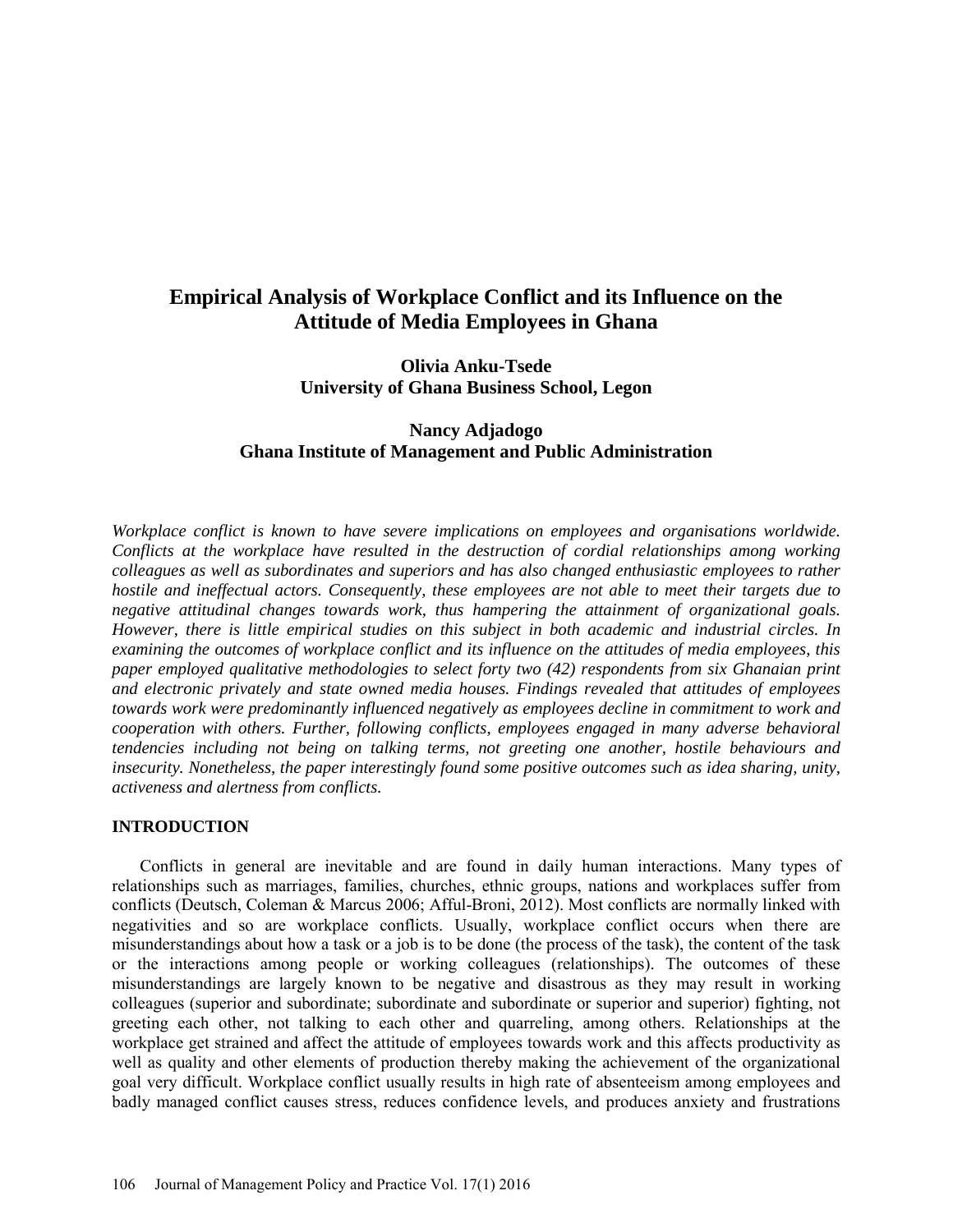that result in lowered job motivation, humiliation and physical illness (Riaz & Junaid, 2011). According to Buss (2009), conflicts at the workplace result in psychological and physical distress among employees that even affects their family and friends. This consequently worsens medical conditions of employees, damages quality of work life, gives impression of ineffectiveness at work, increases labour turnover and above all declines productivity. As a result, clients also become dissatisfied because the quality of the product or service is tampered and above all the image of the organisation is destroyed (Riaz & Junaid, 2011; Buss, 2009).

Riaz and Junaid (2011) therefore outlined some outcomes of workplace conflict to include low job satisfaction, low confidence, low organisational commitment, lack of job involvement, tension, anxiety and inability to influence decisions. A report by the Chartered Institute Personnel and Development (CIPD) (2008) revealed that employees spend, depending on the country in which the survey was conducted, between 0.9 hours and 3.3 hours a week dealing with badly managed conflicts, amounting to 2.3 per cent and 8.3 per cent of the weekly working hours. For instance, the Netherlands averagely spend 0.9 hours while France and Denmark spend 1.8 hours and yet United States and Germany spend 2.8 and 3.3 hours respectively. Reynolds and Kalish (2002) who made a similar revelation emphasised that spending so much time in resolving conflicts in the workplace obviously affects the productivity of managers and employees, thus affecting organisational performance. Again, CIPD (2008) observed that workplace conflicts lead to personal insults and attacks, sicknesses, absenteeism and sometimes project failures. In Ghana, Owusu-Mensah (2009) recorded that conflict results in physical and psychological withdrawal of people, aggression and damage to property. Considering these disclosures, it is clear that workplace conflicts have negative connotations that adversely affect employees, their work and the organisation alike. It is therefore, imperative to explore workplace conflict and its influence on the attitudes of media employees. In the sections that followed, we present the literature and theoretical foundations followed by the description of the methodology after which the discussion and implications are presented.

# **LITERATURE AND THEORETICAL FOUNDATIONS**

Literature on conflict according to Buss (2009) does not provide a uniform definition. For instance, Wise (2000) regarded conflict as "two pieces of matter trying to occupy the same space at the same time". That is, a conflict can occur between two people in opposing positions on the same subject. This means that two individuals struggling to occupy a vacant position could be in conflict. Again, Laue (1992) described conflict as an escalated natural competition between two or more parties about scarce resources, power, and prestige. These parties believe that they have incompatible goals so they aim at neutralising, gain advantage, injure or destroy one another. However, workplace conflict differs from other conflicts in that in the workplace, employees are obliged to work together (they are interdependent) whether they are experiencing conflicts or not in order to achieve organisational goals (Rahim, 2010). Whereas Dana (2001) explained that workplace conflict is a condition between or among workers whose jobs are interdependent, who feel angry, who perceive the other as being at fault and who act in ways that cause a problem, De Dreu and Gelfand (2007) argued that workplace conflict may arise because of scarce resources (e.g. time, status, budgets) or values (such as political preferences, beliefs, religion, moral and social values). Ramani and Zhimin (2010) further reported that organisational conflict occurs when members engage in activities that are incompatible with that of colleagues within their network, members of other groups or unaffiliated individuals who utilise the services or products of the organisation.

From these definitions, it could be argued that people must work together and interact before workplace conflict could occur. What seems to be clear from the various definitions of workplace conflict is that the concept has different perspectives. Aminu and Marfo (2010) observed that conflict does not submit itself to a single and widely accepted pattern. According to Rahim (2001), conflicts can occur within an organisation (intra-organisational) and between two or more organisations (interorganisational). Advisory Conciliation and Arbitration Services (ACAS) in its 2009 booklet "managing conflict at work" however stated that not all conflicts are so obvious. Some individuals might hide their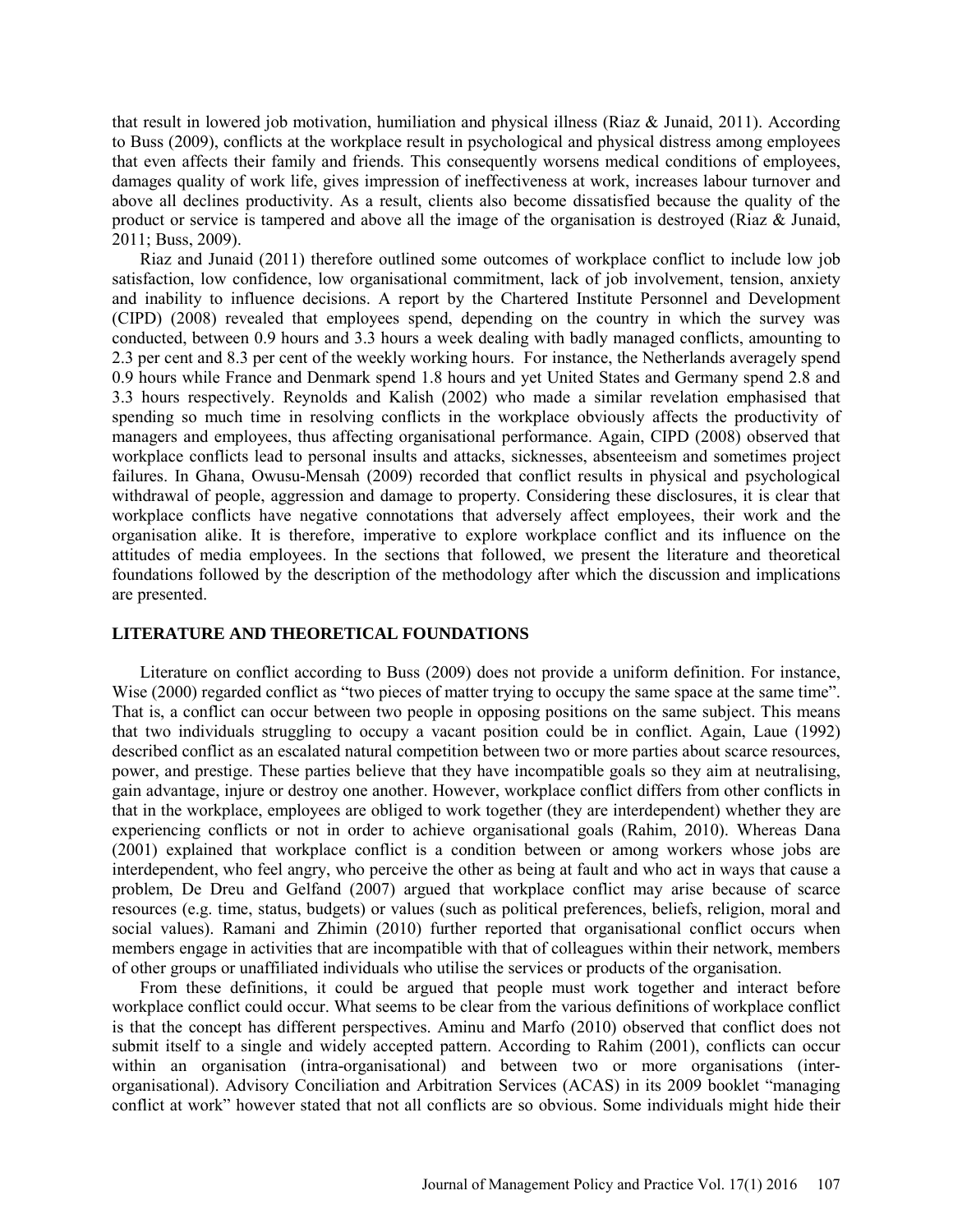feelings as a way of coping with a problem; while a team might react to pressure by cutting itself from the rest of the organisation. In line with the distributive and the social exchange theories, employees are thus likely to relent on their efforts toward achieving individual targets and for that matter organisational goals not only if they think they are not benefiting from the organisation but when efforts outweigh returns.

Ayoko, Callan and Hartel (2003) observed that characteristics of intergroup conflicts are tasks and relationships related and that conflict is accompanied by emotions of frustration, anger, and behaviours of yelling, screaming and swearing. The authors argued that conflict is one of those specific events that arouse various emotional reactions at work. Similarly, Werner, Jan, Herman and Jenni (2012) also revealed that when employees experience intergroup conflict, it influences them and results in stress, anger, alienation and decline in cooperation among others. It also affects the functioning of the group and intergroup relations negatively. These feelings are said to manifest negatively in forms such as decline in performance, hostility towards colleagues, depression, job change, alienation from colleagues and physical health problems.

A report by the Psychometrics Canada (2008) on conflict in Canadian workplaces revealed that personality clashes and warring egos, leadership from top management and issues related to communication and stressful work environment play considerable roles in conflict generation at work. Indeed, these reflect in people leaving the organisation, sickness and absence, personal insults and attacks and firing of people. Furthermore, the Harvard Business School in 2009 on several thousand U.S. managers and employees who engaged in conflicts revealed outcome of conflicts as decrease in work efforts, decrease in time at work, decrease in work quality, decline in performance, loss of work time, worrying about the incident, avoiding the offender and decline in commitment to the organisation. In contrast, Aminu and Marfo (2010) as well as Jehn and Bendersky (2003) disagree with the claim that workplace conflict has nothing good to offer so must always be avoided. The authors averred that workplace conflict contains something positive and that it is a way of achieving some kind of unity. Stimulation of interest and curiosity, feedback, motivation, relieving of tension and catalyst to change are some of the major positive outcomes reported to be churned out through conflicts.

 Among the theories that this study is anchored is the Distributive Justice Theory developed by Walton and McKersie. Bartos and Wehr (2002) re-emphasised this theory which propounds that people believe that they are treated unjustly if they receive less reward not proportional to their contributions or investments.

### **OVERVIEW OF THE GHANAIAN INKY FRATERNITY**

There are three categories of mass communication media in Ghana namely, print, electronic (broadcasting) and film media (The National Media Policy (NMP), 1993). The print media comprises newspapers and magazines that are printed for mass readership while the broadcast or the electronic media covers radio and television. They involve the transmission by the air waves, cable or satellite of sound or images for simultaneous reception by a mass audience. The third category, the film media refers to the recording of moving images and sound on cellulose, video tape, disc or other recording medium for public exhibition. This paper, however looked at the print and the broadcast media because these dimensions of the Ghanaian media have been vibrant and occasionally experience some conflicts as well. Few decades ago, the print media in Ghana was limited mainly to state-owned publications and few embattled privately owned newspapers. Around the mid-1980s, there was a launching of a number of a privately owned newspapers and magazines. During that period, there were only about 30 newspapers and magazines in circulation out of which four of them were dailies and two weekend papers. They were the Daily Graphic, Ghanaian Times, Evening News, Mirror and Weekly Spectator (all state-owned) and the Pioneer which was privately owned and distributed mainly to a limited enclave. Until 1996, the only electronic (broadcast) media in the country was Ghana Broadcasting Corporation which operated both television and radio services in the country. In line with the relevant provision of the 1992 Constitution of Ghana, authorisation was given in 1996 for privately owned broadcast media to be established and by mid-1999 there were 31 stations in operation in the country. Currently, there are over 100 media houses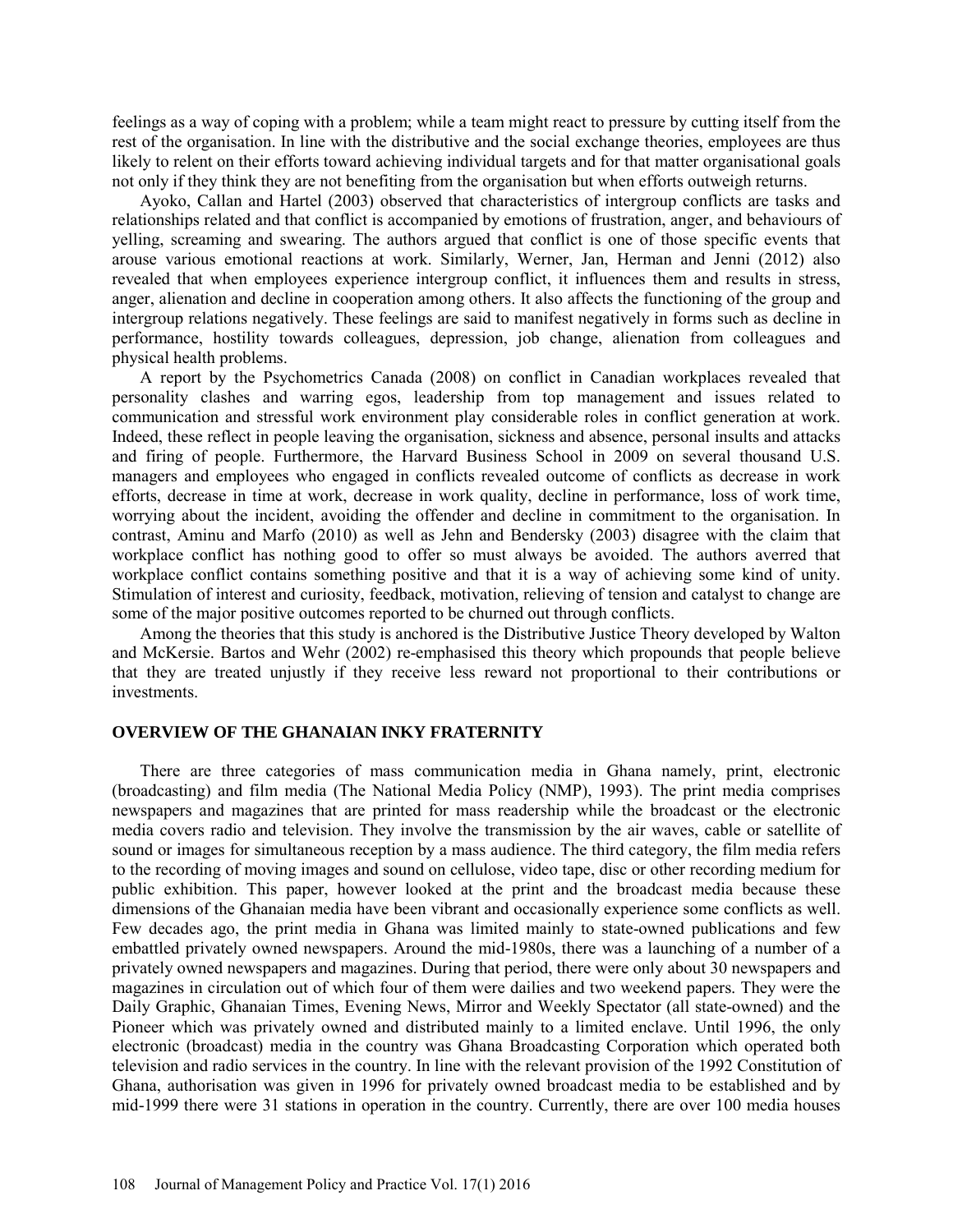registered with the National Media Commission (NMC) although there are many more which are yet to register with the Commission (NMC, 2015).

## **METHODOLOGY**

#### **Design and Sampling Techniques**

The study adopted the case study design because Yin (2003) argues that case study allows an investigation into retaining the holistic and meaningful characteristics of 'real life' events and also for obtaining meaning and in-depth understanding of a phenomenon. In fact, there is a large number of media houses in Ghana, hence some were selected as cases to obtain detail information and to also determine if prevailing situation in one media orifice runs through the others. The sampling frame consisted of all media houses in Accra, Ghana, both print and electronic (broadcast), private and state owned. For the purposes of this study, six (6) of them were however selected. Since Yin (2003) and Frimpong (2014) argued that multiple case studies may be preferable for reliability and validity checks, the multiple cases of six media houses were therefore deemed appropriate.

**TABLE 1 DETAILS OF MEDIA HOUSES AND CORRESPONDING NUMBER OF RESPONDENTS**

| No. | <b>Media House</b>                                                         | <b>Type</b>                           | Ownership    | No of<br><b>Respondents</b> |
|-----|----------------------------------------------------------------------------|---------------------------------------|--------------|-----------------------------|
| 1.  | New Times Corporation (NTC).                                               | Print                                 | <b>State</b> | 7                           |
| 2.  | Graphic Communications Group Limited<br>$(GCGL)$ .                         | Print                                 | <b>State</b> | 6                           |
| 3.  | Western Publications Limited (WPL).                                        | Print                                 | Private      | 7                           |
| 4.  | Metropolitan Entertainment Television<br>Limited (Metro TV).<br><b>GBC</b> | Electronic TV<br>station              | Private      | 6                           |
| 5.  | <b>GTV</b><br>$\bullet$<br>Radio Ghana<br>$\bullet$                        | Electronic TV<br>and Radio<br>station | <b>State</b> | 10                          |
| 6.  | Omni Media Limited (OML)/CitiFm                                            | Electronic<br>Radio station           | Private      | 6                           |

The participants were drawn through the purposive sampling technique. The HR Managers at various selected organisations arranged for respondents who have had one conflict or the other to be interviewed. A total of forty-two respondents (19 males and 23 females) were engaged from the participating media houses. This explains why Zikmund, Babin, Carr and Griffin (2010) posited that qualitative research rarely uses hundreds of respondents, instead a handful of people are usually the source of qualitative data. The ages of respondents ranged between 23 to 59 years and the tenure of work was between 1 to 30 years. Respondents ranked from Administrators, Journalists, and Producers to Editors.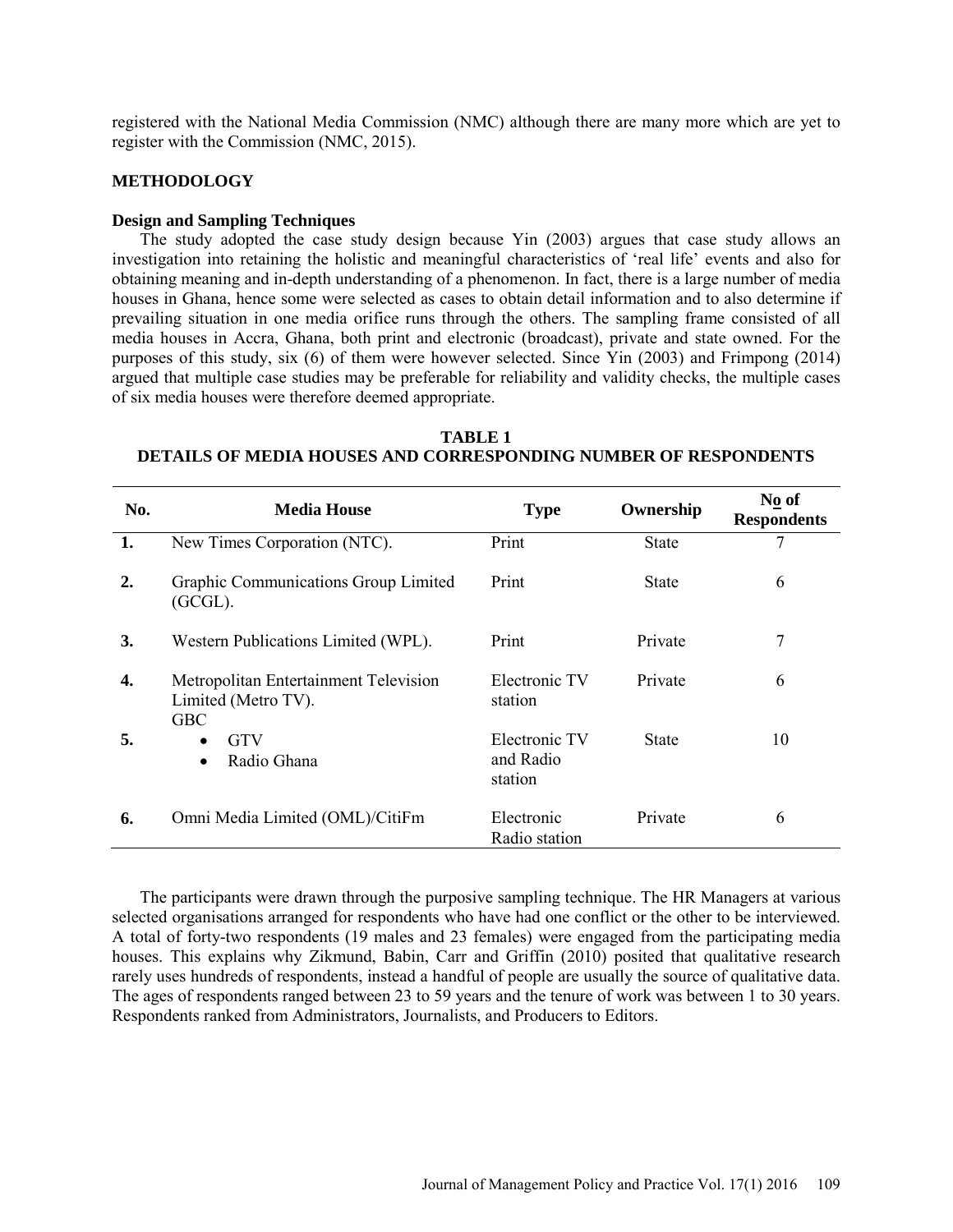#### **Data Collection Procedure**

Person to person interviews were conducted to provide the opportunity to have in-depth conversations with respondents in sharing their experiences, thereby bringing out direct interaction for the necessary information especially when the respondents were people who have previously engaged in conflicts. Two separate semi-structured interview protocols containing different wordings but same meanings were designed for senior managers and middle/junior levels respectively. The purpose for designing different interview protocols was to assess whether data collected from the lower level staff were in line with that of the senior managers.

## **DATA ANALYSIS**

Thematic analysis was used for data analysis. The data was first transcribed after which coding was done according individual responses. The next activity was categorisation or classification of the coded information to reduce the large data. Pattern matching from similarities and differences in words, phrases and sentences followed. The results were translated into numerical data as Bowen (2005) indicated that numerical data has a place in qualitative study and should be included where appropriate. In the same vein Miles and Huberman (1984) indicated that qualitative data with the aid of numbers is good method of data analysis.

## **DISCUSSIONS AND IMPLICATIONS**

This section discusses outcomes of conflict among media employees followed by the individual cases in each media house studied. List of outcomes among employees that emerged from the data analysis included stress, frustration, depression, unhappiness and dissatisfaction, not on talking terms with colleagues, marred relationships, hostile behaviours, insecurity, underperformance, fear of losing jobs, loss of trust and positive outcomes such as enhancement of idea sharing, unity, activeness and alertness.

#### **Outcome of Workplace Conflict among Employees of the Media**

Respondents from all media houses (Metro TV, NTC, WPL, GCGL and OML) except GBC said they go through stress, frustration and depression due to conflict whereas 57% and 29% of respondents from NTC and WPL respectively indicated that they become unhappy and dissatisfied. A total of 33% each from Metro TV and OML, 30% from GBC and 14% from NTC respectively had their relationships destroyed hence became unfriendly to one another. At GBC, 20% of the respondents were not on talking terms, with 50% reported to have underperformed. All the respondents from GCGL and 17% from Metro TV experienced positive outcomes while 14% from WPL felt insecure and 33% from OML feared losing their jobs. At Metro TV, 50% of the respondents said conflict makes them stressed up, frustrated and depressed while 33% exhibited hostile behaviours due to marred relationships with friends, colleagues and supervisors; meanwhile 17% on the contrary indicated a positive outcome that the aftermath of conflict enhances sharing of ideas. Some respondents remarked that:

*"Conflicts influence negatively or positively, negatively it weighs you down, people have personal grudge; positive because it builds you to correct mistakes and move on.....it affects the job because when one is not talking to you, you may be uncomfortable and may leave the job eventually".*

According to one producer:

*"It affects the job because when I am not talking to a colleague or subordinate, I can't call him/her and if he/she does not come it is his own cup of tea but it affects my work as a producer".*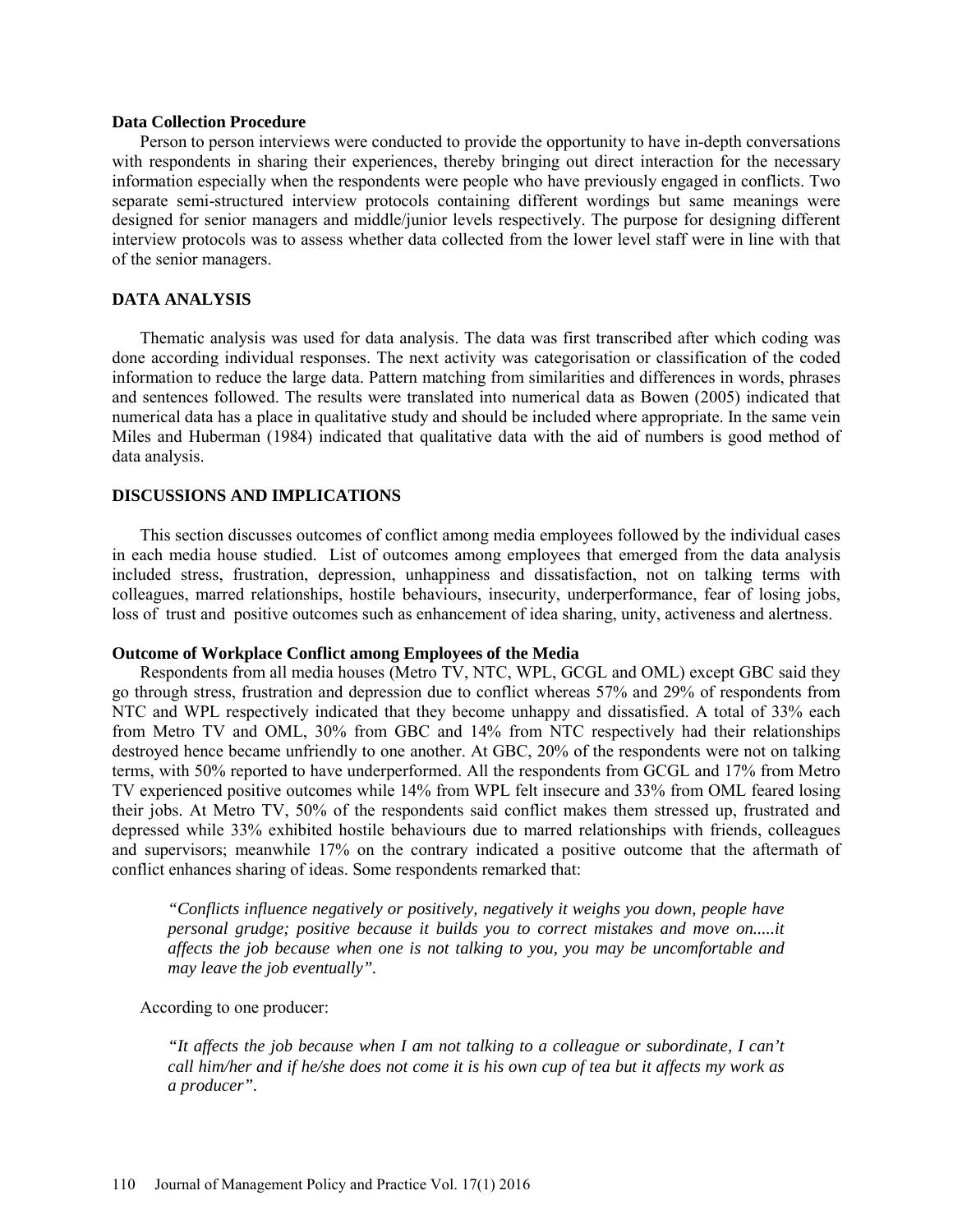Consistent with the studies of Ayoko et al. (2003) and Buss (2009), investigations at Metro TV revealed negative outcomes such as stress, frustration, depression, bitterness, pain, hatred and hostile behaviours as the key outcomes of conflict at the workplace. Contrastingly however, a respondent indicated that conflict has some positive implications where conflicting parties are able to interact well and share ideas after the conflict is resolved. This outcome confirms the findings of Aminu and Marfo (2010) who observed that workplace conflicts stimulate interest, curiosity, motivation, feedback and spurs change. Similarly, Rahim (2001) indicated that conflict at the workplace enhances group performance while Jehn and Bendersky (2003) pointed out that workplace conflict enhances creativity by motivating people to solve problems that might otherwise go unattended to.

However, there were different outcomes found in New Times Corporation (NTC) where 57% of the respondents expressed that they experienced dissatisfaction due to poor conditions of service which trigger emotional and social behaviours such as unhappiness, shouting and insults, less creativity and not talking to one another. A respondent indicated that relationship with some friends and superiors has been destroyed due to conflict, two also thought conflict make them depressed, frustrated and stressed out. One management member reported:

*"It takes good business environment conflict free to encourage creativity and encourage people to exhibit their talents".*

These revelations give indication that employees suffer from conflicts in the Ghanaian media. It is therefore imperative for management to handle conflict issues with care and urgency in order to minimise some of the negative consequences since conflict is unavoidable and cannot entirely be prevented.

The outcomes of conflict at the workplace was not different in Western Publications Limited(WPL) where majority (57%) of the respondents reported that as a result of workplace conflict they are emotionally affected by way of depression, low morale, frustration and confusion when executing their tasks. However, 29% admitted that they become unhappy and dissatisfied, whereas, 14% indicated fear of losing their jobs. Some respondents expressing their feelings recounted:

*"Sometimes you are depressed and confused; you don't know what to do.....when it happens like that it can affect your morale.......you get sad and you are full of errors...... so you are not able to think right......sometimes you feel frustrated".* 

Some respondents also remarked:

*"You don't know the next line of action. In this country there is something we call job security because you don't have any place to go.....you don't know the decision they are going to take about you.......you don't know their next line of action".*

Findings further revealed that employees are adversely and emotionally affected by workplace conflicts. These unwelcome emotional outbursts lead to dissatisfaction and decline in productivity because anytime employees are dissatisfied, it has a toll on their work and they exhibit negative behaviours such as increase in absenteeism, idleness, and lateness become rampant and people do whatever they feel (Ayoko et. al., 2003; Buss, 2009; Riaz & Junaid, 2011).

Moreover, 50% of the participants in Ghana Broadcasting Corporation (GBC) revealed that they become unproductive (underperform) as a result of conflict. This was attributed to the fact that conflict situations build in them sentiments like bitterness, timidity, withdrawal, frustration, anger and disillusionment leading to non-productivity. Besides, while a total of 30% got their relationships with friends and colleagues strained, 20% reported that conflicts result in disrespectfulness, not talking to or greeting one another.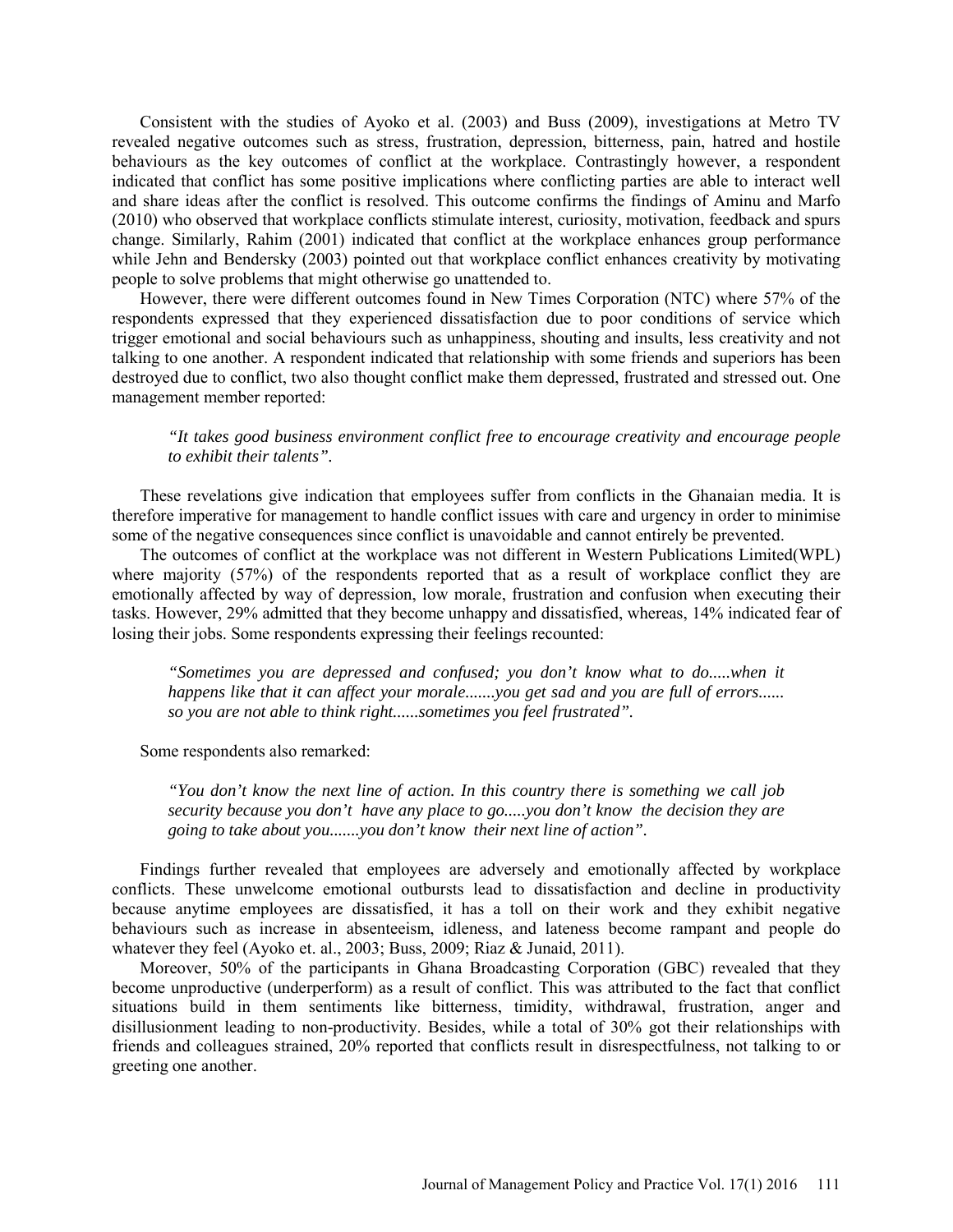A local union boss reported that:

*"Conflict brings apathy and makes people disillusioned; not knowing what to do because they feel not appreciated so they accept whatever goes on and let it be. It brings down productivity.....they don't want to show up their zeal so it brings down productivity. It affects the individual interest and you will be timid in your work, some get angry and withdraw".*

A senior manager expressing her feelings said:

*"......you thought you are doing your line of duty but you realise the person has stopped greeting......and some become snobbish".* 

Interestingly data from GCGL found all the six respondents reporting positive outcomes of conflicts at the workplace. They revealed that conflict makes them become active, alert and improve on their relationship with colleagues as well as build unity amongst colleagues when it is resolved. One respondent reported:

*"I will describe it as having positive influence on the work that we do. It makes all of us sit up. We don't take conflict so serious, we just exchange words and its okay; within 2 to 3 seconds we are laughing again because we have to work for a common goal".* 

This is consistent with the study of Aminu and Marfo (2010) and Afful-Broni (2012) who disagree with the school of thought that workplace conflict comes with no good hence ought to be avoided. Among the positives of conflicts enumerated by the authors include stimulation of interest, curiosity, feedback, motivation, tension relief and change catalyst. Respondents seem to understand each other and also understand the fact that conflict is inevitable wherever people interact so they do not allow conflict situations to affect them anyway. Although disagreements and misunderstandings arise they are able to resolve them immediately after they happen and they move on with their work knowing that their being there is for the progress of work.

Most respondents from OML also reported that conflict had negative outcomes among employees. Interestingly, whilst a total of 33% of the respondents acknowledged that conflict makes them upset, frustrated and high in emotions, another 33% admitted to being hostile to co-workers, with the remaining 33% indicating loss of trust among colleagues. This reflects in a remark of an administrative officer who offered that:

*"Conflict makes people upset, frustrated and highly emotional".*

#### **Employees' Change in Attitude Towards Work**

This section looks at the investigations made into the extent to which workplace conflict influences the attitude of employees towards work. Findings indicated that respondents in all the study organisations experienced decrease in commitment towards work as a result of conflict. Half of the respondents from Metro TV reported a significant reduction in their commitment towards work while four (57%) and seven (70%) from NTC and GBC respectively also experienced same. Similarly, two (33%) respondents from GCGL, five (71%) from WPL and three (50%) from OML also expressed declining tendencies in their commitment towards work. Following conflicts, some other respondents do not cooperate with coworkers. Indeed, an employee each from Metro TV (17%), NTC (14%) and GBC (10%) had such experiences whereas two respondents from WPL also reported a significant decrease in cooperation with others. Interestingly, respondents from OML and GCGL reported no such experiences.

Similarly, decrease in output and performance was experienced by employees from Metro TV, NTC and GBC with respondent each representing 17% and 14% respectively in Metro TV and NTC and two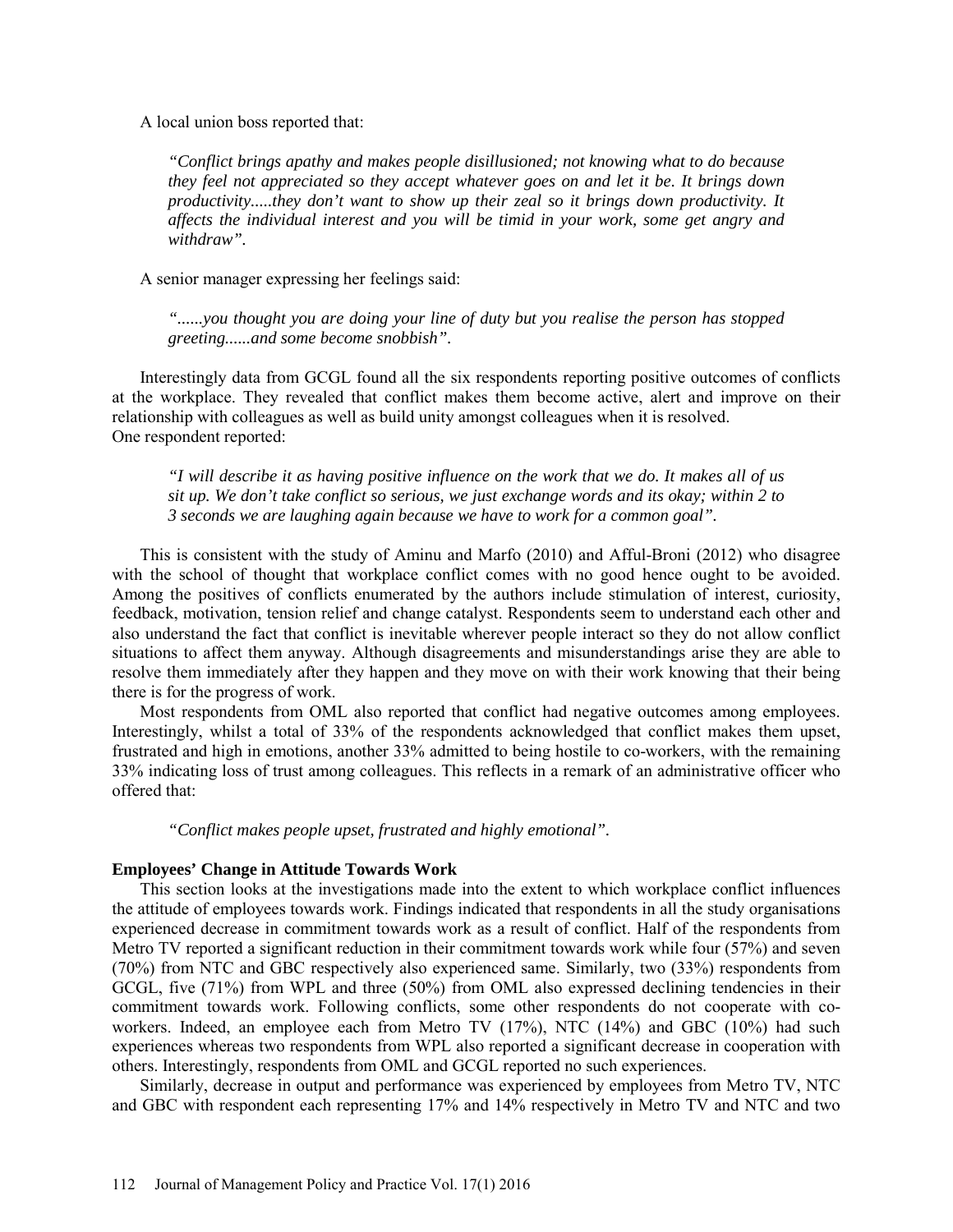(20%) in GBC touching on the same change. Respondents from GCGL, WPL and OML did not speak on this decrease. Some respondents from Metro TV, NTC and GCGL were rather positively influenced by conflicts but this was predominantly seen in GCGL with four or 67% of respondents speaking on the positive influence. Other attitudinal changes notably laziness and the likes were also re-counted.

It was revealed at Metro TV that half of the respondents become less committed towards work due to conflicts. According to them, this is usually experienced in attitudes such feet dragging, not going the extra mile, not giving out the best performance, playing delay tactics, not obeying instructions and exhibiting some apathetic and lackadaisical attitudes. Whereas 17% of the respondents spoke about decline in cooperation, another 17% indicated decline in performance. Remarkably, a respondent offered that conflict has a positive side where it gives people the opportunity to talk over the conflict situations and correct mistakes that trigger such occurrences. In essence, a supervisor and a subordinate respectively noted:

*"People will put on lackadaisical attitudes but I don't mind.....they drag their feet during emergencies.....a programme that needs to be covered at 8am, they go at 10am". "At first I used to go the extreme but I realised that it's worth nothing so I decided to do what I can, my commitment to the work has reduced".*

These findings support the study conducted by the Harvard Business School (2009) which found that as a result of workplace conflict, employees' commitment, performance, effort towards work and time at work decreases. It is also in line with the distributive justice theory (Bartos &Wehr, 2002) which propounds that people feel unjustly treated if their reward is not proportional to their investment made into their jobs. Commitment to work is therefore crucial for the survival and profit making for organisations desirous to succeed in any competitive business environment.

At New Times Corporation, the major changes toward work mentioned by 4 (57%) respondents were decrease in commitment with 29% and 14% respectively citing lowered output and decrease in cooperation. These were expressed by workers through dragging of feet, doing things anyhow, not observing standards, putting up argumentative and quarrelsome behaviours and not bothering to take initiatives to enhance performance. A management member explained:

*"You don't see them trying to exert themselves, trying to do something, not going the extra mile, not trying to do excellent work because they feel the supervisor or those who should approve of their work are dead against them and won't see anything good in what they do so maybe it is not worth going extra mile".* 

This finding shows that conflict at the workplace coerce employees to become less committed, less cooperative and less productive. This affirms the study of Werner et al (2012) who established that conflict significantly wanes productivity and decreases cooperation, with Rahim (2001) also emphasising that conflict results in diminishing of workgroup commitment.

In the case of WPL, 5 of the 7 respondents representing 71% revealed that conflict permits them to experience and engage in decreased commitment towards work where it is expressed in negative attitudes such as loss of enthusiasm and zeal towards work, reduction in initiative towards work, refusal to observe timelines and failure to keep valuable information to one's self. The other 29% similarly ascribed the decreased cooperation to conflicts. In fact, an administrative officer and a journalist respectively remarked:

*"On the work you can decide not to share your views. Whatever they say you should do, you do it the way they want if it does not work out they will find out later and they will come back".* 

*"The zeal that I will use to write the story with someone's angle will not be same as the one I will use if I were using my own angle".*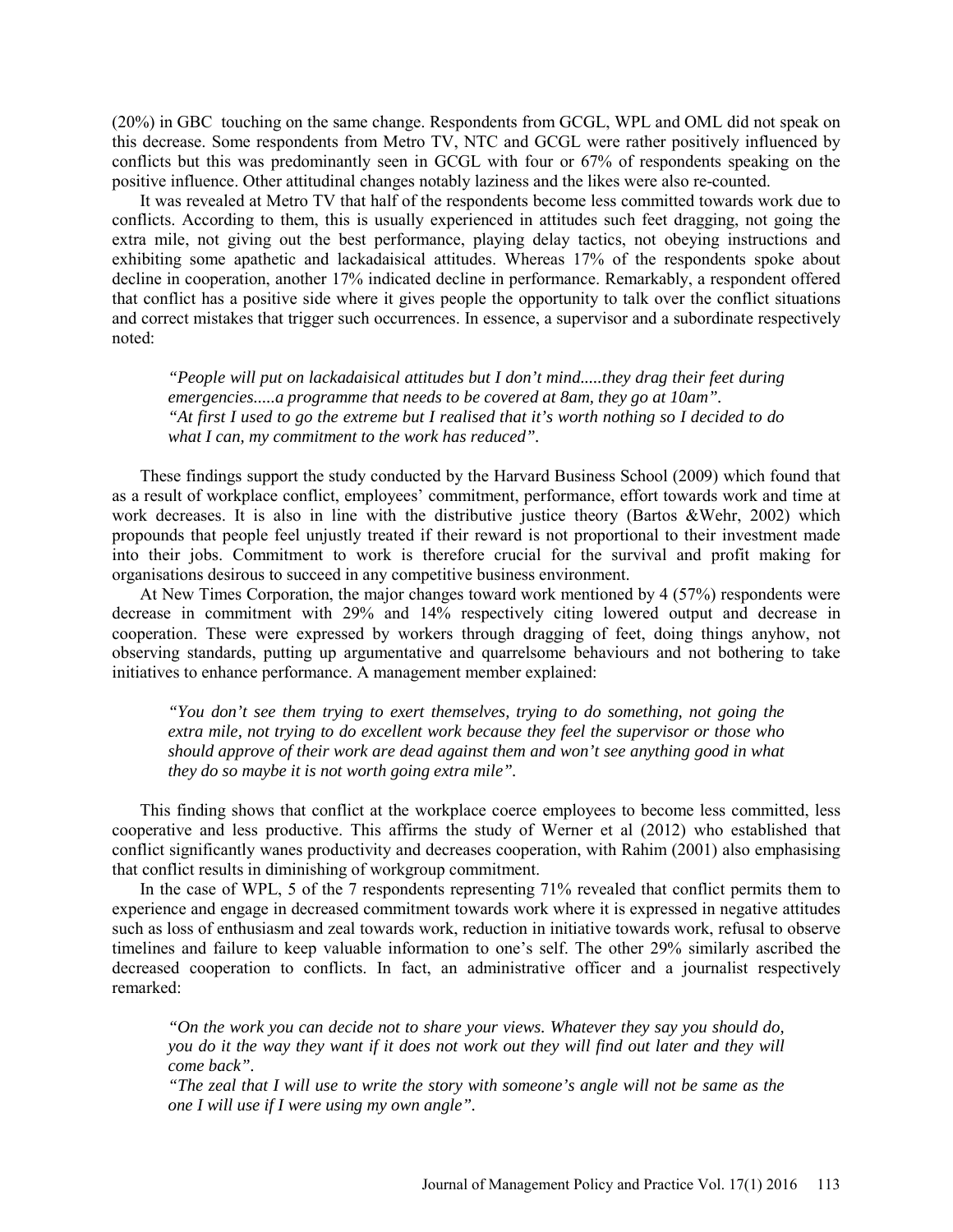Consequently, it seems employees, both journalists and non-journalists are restricted in taking initiatives in performing their duties; they are to tow certain directions as directed by 'the boss'; hence they are perhaps restrained from using their imaginative and novel ideas in doing anything. They are thus compelled to accept the norm of the house. One journalist therefore avowed:

*"this is a house style, every media house has its style so you have to agree with the style before you can work here and when you go to other places too they have their style, when you can't work with the house style then you don't go there at all so sometimes you just have to understand that it is either you can do it or you go".* 

Investigations at GBC discovered that majority (70%) of the respondents decayed in commitment towards work while 10% found it difficult to cooperate with other people when in conflict; with 20% admitting that they underperformed (reduction in output) when in conflict. One junior staff recounted:

*"If you work in an organisation where you expect that your effort should be appreciated and you are given your best and it is not appreciated, in a different way it affects your productivity, you change your attitude towards work because you feel whatever you do is not appreciated".* 

A senior manager recounted:

*"In all cases conflicts influence the individuals involved and the job.......timelines and specific assignments are necessary but they don't cooperate…. instead of them to be on the move with their equipment, they drag their feet and the job is delayed. We are to carry out jobs within specific periods once it delays then that assignment is bound to fail".* 

The findings indicate that conflict in the media adversely influences employees' attitude towards work. The story at GBC was not different as they also experienced negative changes such as decline commitment and cooperation towards work, leading to low performance or decrease in output. While this outcome supports the findings of Werner et al (2012) that output and cooperation of employees decrease when there is conflict at the workplace, the findings are inconsistent with that of De Dreu (2008) who contended and rendered support for the view that workplace conflict is beneficial to the organisation. Indeed, 67%of the participants from GCGL Newsroom reported that their attitudes toward work are positive during conflict situations. For them, they do not allow conflict to persist; it is resolved as soon as it occurs. This suggests that they do not see conflict as a bad entity; rather they embrace it and derive the good it offers. According to them, they learn from conflict situations and learn to do the right thing, correct their mistakes and improve their performance thus becoming proactive in handling work issues. However, 33% from departments other than the Newsroom reported feeling of hesitation towards work when they are in conflict with management and/or colleagues.

Some respondents in the Newsroom reported:

*"The news room is an interesting place; the minute you see us angry, arguing over something the next minute, we are laughing together. It is just the job, anything that will make the job go on".* 

*"We interact with each other but you know the Newsroom….the work is stressful and time bound. If you need something; you want it at a particular time and if you are not getting it then you turn to explode, that does not mean that there is conflict. After that you see us laughing. The most important thing is to get the work done".* 

*"Sometimes we do in-house sit down; we don't work until our demands and requests are attended to".*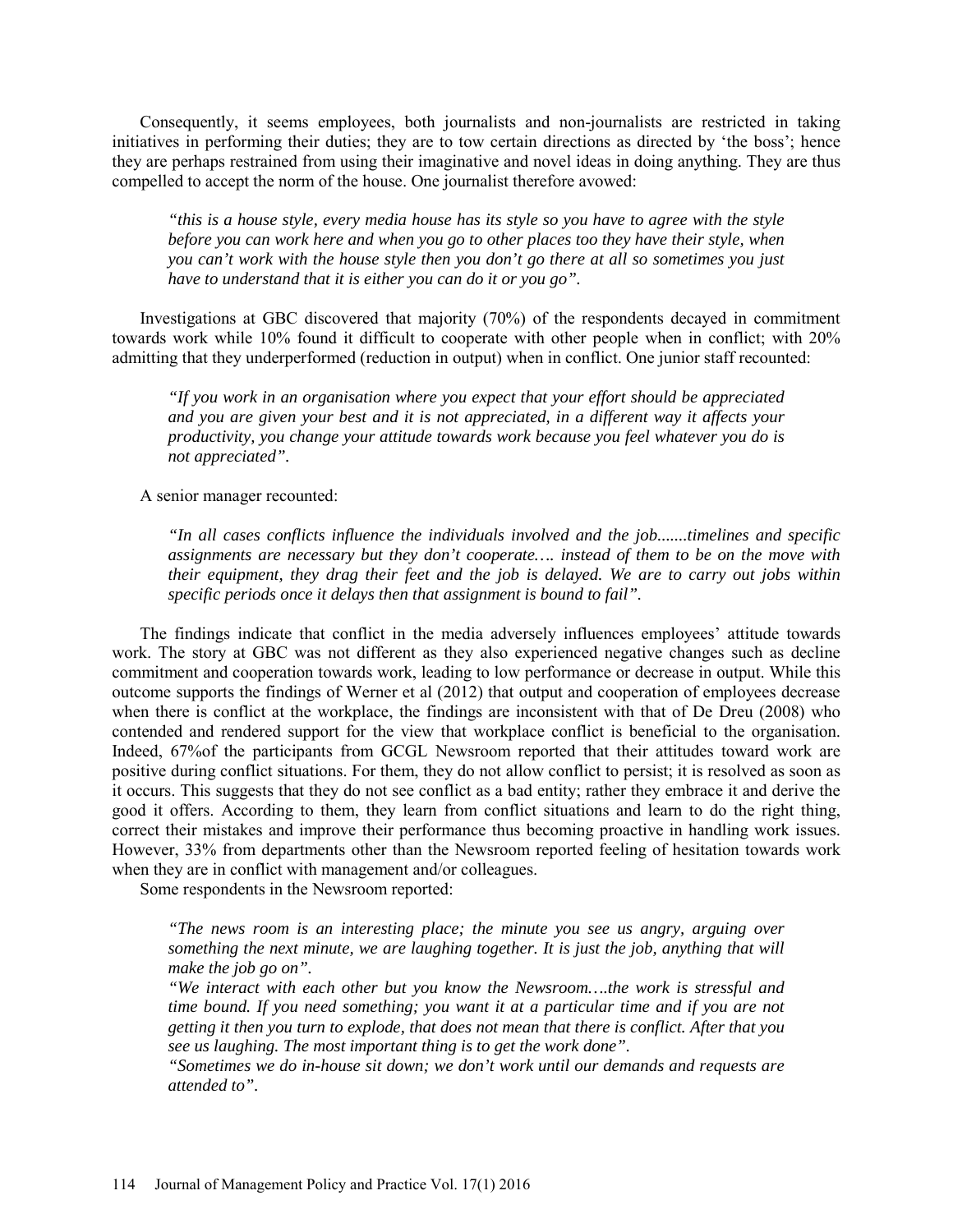This illustrates that attitudes of journalists toward work do not change negatively while the commitment of other employees towards work decreases. This contrasts many empirical studies including Harvard Business School (2009) that conflict produces decrease in work effort, decrease in time at work, decrease in work quality, decline in performance, loss of work time worrying about the conflict and decline in commitment towards work. Similarly, the finding is inconsistent with the report by CIPD (2008) that depending on the country, employees spend 0.9 hours and 3.3 hours a week dealing with conflict instead of concentrating on their work. Although it may seem surprising that attitudes of journalists at GCGL do not change towards work even in conflict, it is important to state that casual observation during data collection revealed that they were very united and relationship among them was seen to be very cordial hence seem not to allow conflict to affect their performance. This harmony and cordiality could be the reasons why attitudes towards work are same even in conflict situations.

# **CONCLUSION**

The study brought to bear interesting revelation that attitude of workers towards work is not always negatively influenced by conflicts. These employees appear not to allow themselves to be overridden by the destructive nature of conflict. Instead, they make use of the inherent good to improve their work because they believe that their presence is essentially for the progress of work. Another refreshing revelation was commitment towards work which ran through all the media organisations regardless of being private, state-owned, print or electronic. Other attitudinal changes that came out were decrease in cooperation and decrease in output by employees in GBC, NTC, WPL and Metro TV and ineffectiveness and inefficiencies especially at OML consequently affecting productivity. Whereas some employees experienced negative emotional feelings such as stress, frustration, depression, others record hostile behaviours as a result of marred relationships, with others being unhappy and dissatisfied hence underperformed. Despite these negative outcomes, some of the respondents largely from GCGL experienced positive outcomes such as enhancement and of sharing of ideas and opinions about work tasks and unity among themselves.Given the kind of influence that conflict has on employee work attitudes and the organisation, it is not far from right to conclude that workplace conflicts are more destructive than constructive. Management must never downplay the impact of conflict hence must always make available adequate resources, commitment, organisational will and effective resolution mechanisms in curtailing such phenomenon. Since there are always conflicting views at the workplace and organisations, the efficiency of such resolution mechanisms must be strengthened with combine efforts to fighting the spread of deadly conflicts.

#### **RECOMMENDATIONS**

Based on the ubiquitous and destructive nature of conflict, it may be helpful for organisations to adopt proactive rather than reactive tendencies in resolving them. This could significantly prevent both the employees and the organisations from attaining such heights where conflicts may escalate into undesirable outcomes such as stress, depression, and decline in commitment among others. Since conflicts may be fueled by personality traits, it is imperative for organizations to incorporate conflict resolution mechanisms into placing workers on the job. For growth and increased productivity, there is the need for organizations to limit the impasse and standoffs associated with conflicts. Working groups must be encouraged to work to promote trust and healthy communication among themselves. For future studies, larger and nationwide surveys and longitudinal studies of workplace conflict and other facets of human resource management such as selection and placement among prospective employees, merger and organisational change among others may prove worthwhile.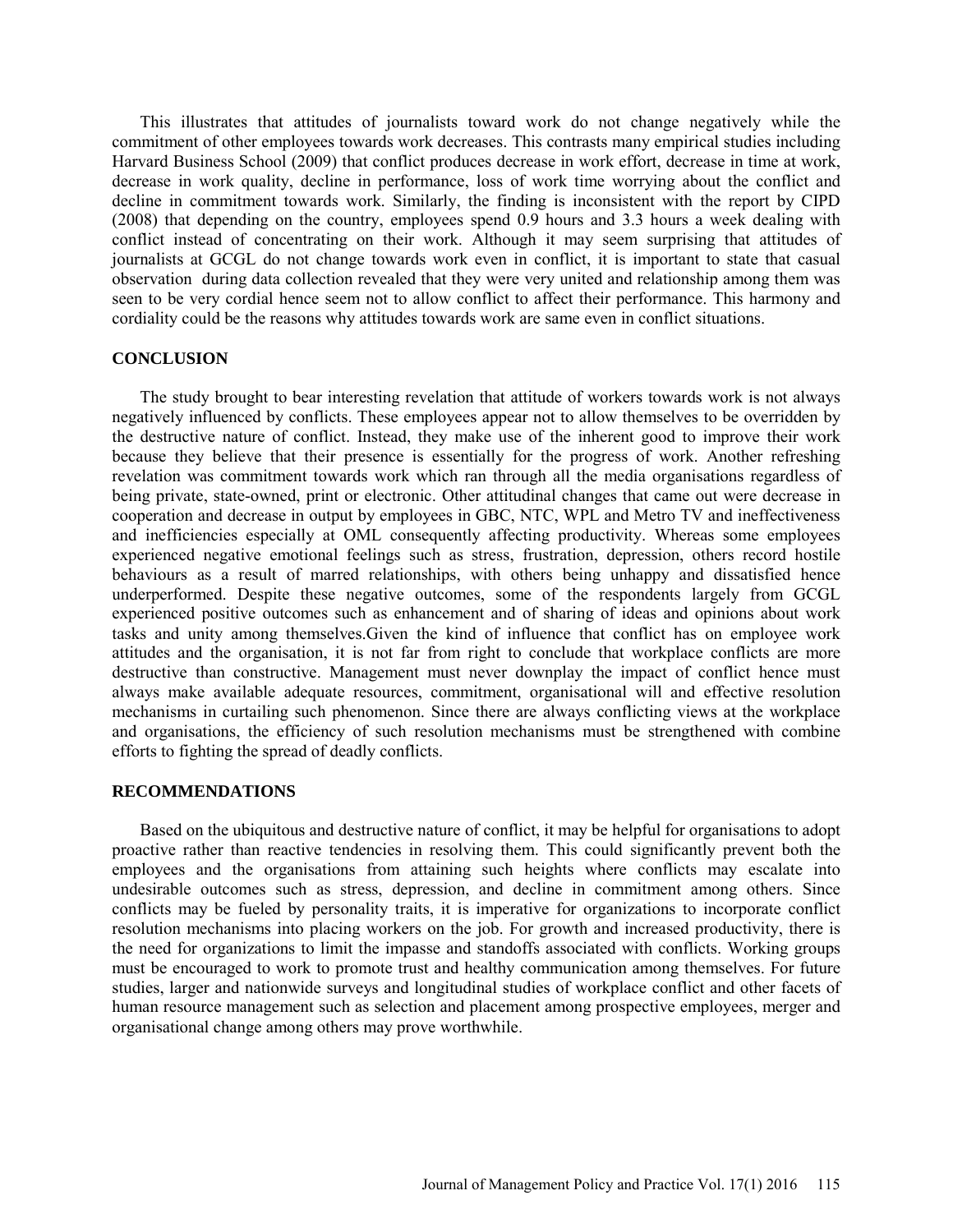# **REFERENCES**

- Advisory, Conciliation and Arbitration Services (2009). Managing conflict at work booklet. Retrieved from [http://www.acas.org.uk/media/pdf/h/5/managing\\_conflict\\_at\\_work.](http://www.acas.org.uk/media/pdf/h/5/managing_conflict_at_work)Accessed 03/10/2015.
- Afful-Broni, A. (2012). Conflict management in Ghanaian schools: a case study of the role of leadership of Winneba Senior High School. *Journal of Educational Planning & Administration*, *2*(2), 65-76.
- Aminu, D., & Marfo, C. (2010). Managing workplace conflict in the school environment: challenges, rewards and the way forward. *Journal of Language, Technology and Entrepreneurship in Africa*, *2*(2), 31-48.
- Ayoko, O. B., Callan, V. J., &Hartel, C. E. J. (2003).Workplace conflict, bullying and counterproductive behaviours. *International Journal of Organisational Analysis, 11*(4), 283-301.
- Bartos, J. O., &Wehr, P. (2002).U*sing Conflict Theories*, Cambridge University Press, USA, 29-41.
- Bowen, G. A. (2005). Preparing a qualitative research-based dissertation: lessons learned. *The Qualitative Report, 10*(2), 208-222.
- Buss, H. (2009). Measuring and reducing the cost of conflict at work in UNHCR. Unpublished Masters Dissertation, Institut Universitaire Kurt Bosch, Switzerland. Retrieved from [www.vdbio.ch/download/konflictmanagement/thesis\\_final\\_180209.](http://www.vdbio.ch/download/konflictmanagement/thesis_final_180209) Accessed 20/9/2012.
- Chartered Institute Personnel and Development in association with OPP Limited (CIPD-OPP, 2008). Fight, flight or face it? Celebrating the effective management of conflict at work Retrieved from [www.opp.com/media/files/PDFs. Accessed on 3/3/2014.](http://www.opp.com/media/files/PDFs.%20Accessed%20on%203/3/2014)
- Dana, D. (2001). The Dana measure of financial cost of organisational conflict, retrieved from [http://www.mediationworks.com.](http://www.mediationworks.com/) Accessed 13/9/2015.
- De Dreu, C. K. W., & Gelfand, M. J., (2007). *Conflict in the workplace: sources, dynamics, and functions across multiple levels of analysis*. In C. K. W. De Dreu, & Gelfand, M. J. (Ed). The Psychology of Conflict and Conflict Management in Organisation, 3-54. London: Lawrence Erlbaum Associate.
- De Dreu, C. K. W. (2008). The virtue and vice of workplace conflict: food for (pessimistic) thought. *Journal of Organisational Behaviour, 29,* 5-18
- Deutsch, M., Coleman, P. T., & Marcus, E. C. (2006). *The handbook of conflict resolution: theory and practice* (2<sup>nd</sup>ed), Jossey- Bass, United States of America.
- Frimpong, K. (2014). Service Orientation in delivery: perspectives from employees, customers and managers. *Service Marketing Quarterly, 35* (1), 54-67.
- Harvard School of Business (HSB, 2009). Conflict resolution for increased productivity, Blog.cyclopeseries.com, Retrieved from [http://www.crambyriver.com/coc.html,](http://www.crambyriver.com/coc.html) Assessed 9/11/2014
- Jehn, K. A., & Bendersky, C. (2003). Intragroup conflict in organisations: A contingency perspective on the conflict-outcomes relationship. *Research in Organisational Behaviour, 25*, 187-242.
- Laue, J. (1992). The emergence and Institutionalisation of third party roles in conflicts: In Dannis J. D. Sandole and Ingrid Sandole-Staroste (eds); *Conflict Management and Problem Solving: Interpersonal to International Application,* New York: New York
- Owusu-Mensah, M., (2009). Conflict in primary school and its effect on teaching and learning: case study of Ejisu-Juaben district.
- Perez, M. (2008). Turnover intent. Diploma thesis, University of Zurich.
- Quaicoe-Duho, R. (2013, September 30). Graphic to run courier service. *Daily Graphic*, p. 36.
- Rahim, M.A., (2010). *Managing conflict in organization* (3rded) London: Quorum Books
- Ramani, K., & Zhimin, L., (2010). A Survey of conflict resolution mechanisms in public secondary schools: A case of Nairobi Province, Kenya, *Educational Research Reviews, 5*(5), 242-256.
- Riaz, M. K., & Junaid, F. A. (2011). Types, sources, costs and consequences of workplace conflict. *Asian Journal of Management Research, 2*(1), 600-611.
- Reynolds, S., & Kalish, E. (2002). Managing collaborative conflict resolution. Retrieved from http//www.reynolds-kalish.com/mccr.html. Accessed 11/03/2015.